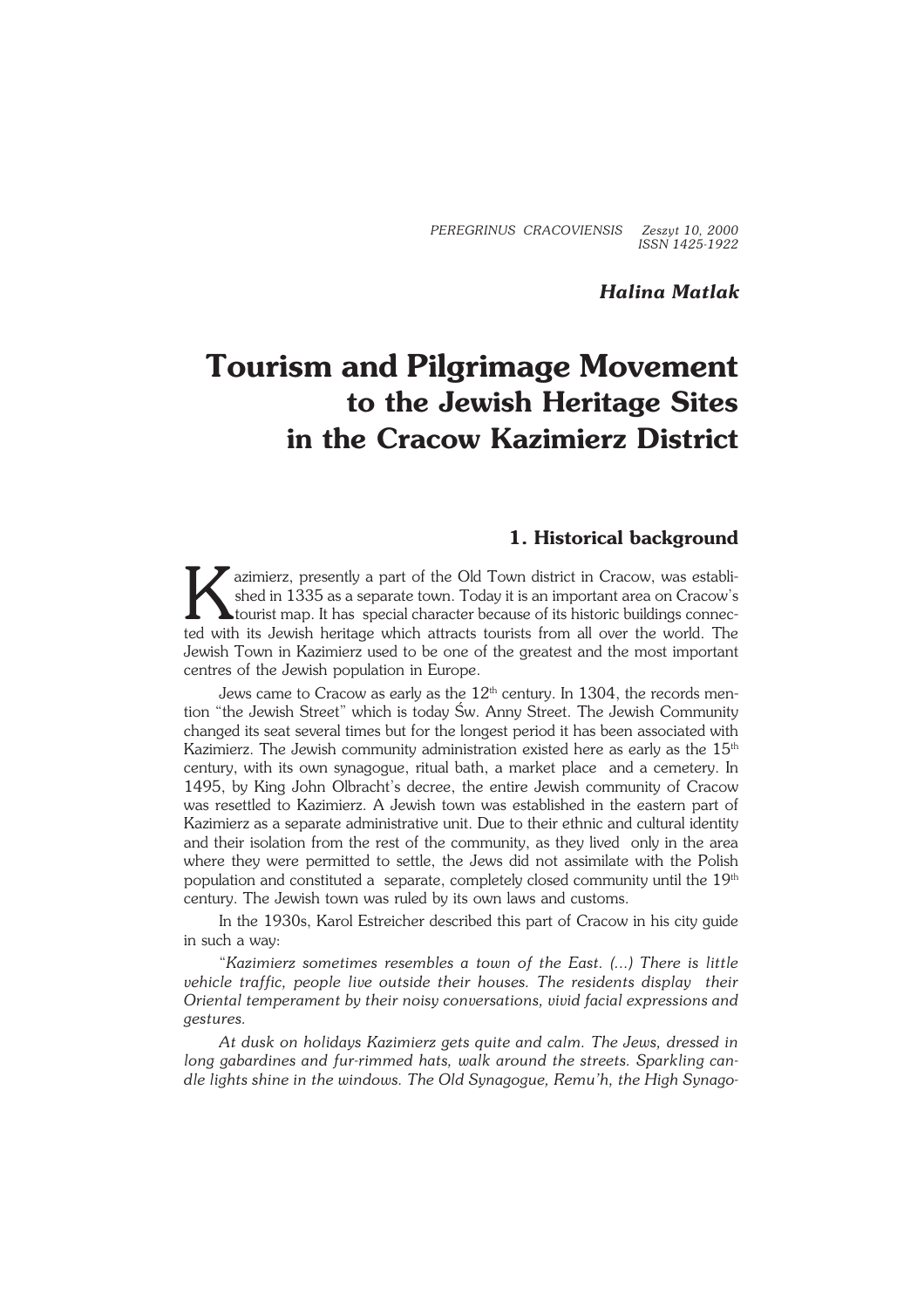*gue and other places of worship fill with the praying people. The Jewish Town creates an unusual, somewhat charming picture. If only for these reasons, this district is worthy of getting to know, if not for its fine historic buildings.*" 1

At the turn of the  $15<sup>th</sup>$  century, an intensive study of the significance for the entire Jewish cultural life developed in the Jewish Town. The largest and the wealthiest Jewish community in Poland developed here. Due to the high standard of its Talmudic school (*Yeshiva*) and outstanding rabbis, the town became a centre for Judaic religious study and the destination for Jews who travelled here from the neighbouring countries, mainly from Germany, Bohemia and Moravia. The elders found opportunities there for the exchange of philosophical and religious ideas, the grounds for an intellectual ferment, the practice of mysticism and settling of legal disputes. Young people constituted a significant percentage of the visitors. They came here to study in Talmudic schools under such outstanding thinkers as Jakub Polak<sup>2</sup> or Moses Isserles.

### **2. Jewish cultural heritage sites**

The Jewish district with its synagogues, Jewish cemeteries and all public buil− dings was devastated during World War II. Its renovation lasted until the 1950s and 1960s. Seven synagogues and more than ten prayer houses (*Bet−ha midrash*) have survived to the present day. The synagogues of the Kazimierz district in Cracow are ranked among the most interesting examples of Jewish architecture in Poland and in all of Europe. The architecture of the Jewish Town is concentrated around Sze− roka Street. In the south, the street is closed by the Old Synagogue, the oldest surviving synagogue in Poland, and undoubtedly a jewel among Cracow's synago− gues. The Old Synagogue is a symbol of Jewish culture in Poland and one of the most precious examples of Jewish sacred architecture in Europe, next to Worms and Prague. It was built in the second half of the 15<sup>th</sup> century and played a special role for the local Jewish community as it was the oldest, central place of worship. Not only was it a centre for religious life but also a centre of the *Kehilla* administra− tion run by the rabbis and elders of the Jewish community. The synagogue is a two− aisle structure covered with ribbed vaulting. It was several times reconstructed after fires, owing its final form to the architect Zygmunt Hendel who gave it neo-Renaissance features in 1904. No single artifact of its interior decorations survived the war. Like all other Cracow synagogues it was plundered by the Nazis in 1939. Currently, the synagogue houses a permanent exhibition of Judaic collection of the Historical Museum of the city of Cracow, entitled "The History and Culture of Cracow Jews." The first exhibits were purchased by the Judaic Museum in 1958. Since that time the collection was systematically expanded. The exhibits on display are chiefly based on the collection of Stanisław Fischer of Bochnia, donations of the Socio−Cultural Jewish Society in Poland, the Jewish Religious Community in Cracow, the Ministry of Culture and Art or have been purchased by the Historical Museum itself.<sup>3</sup>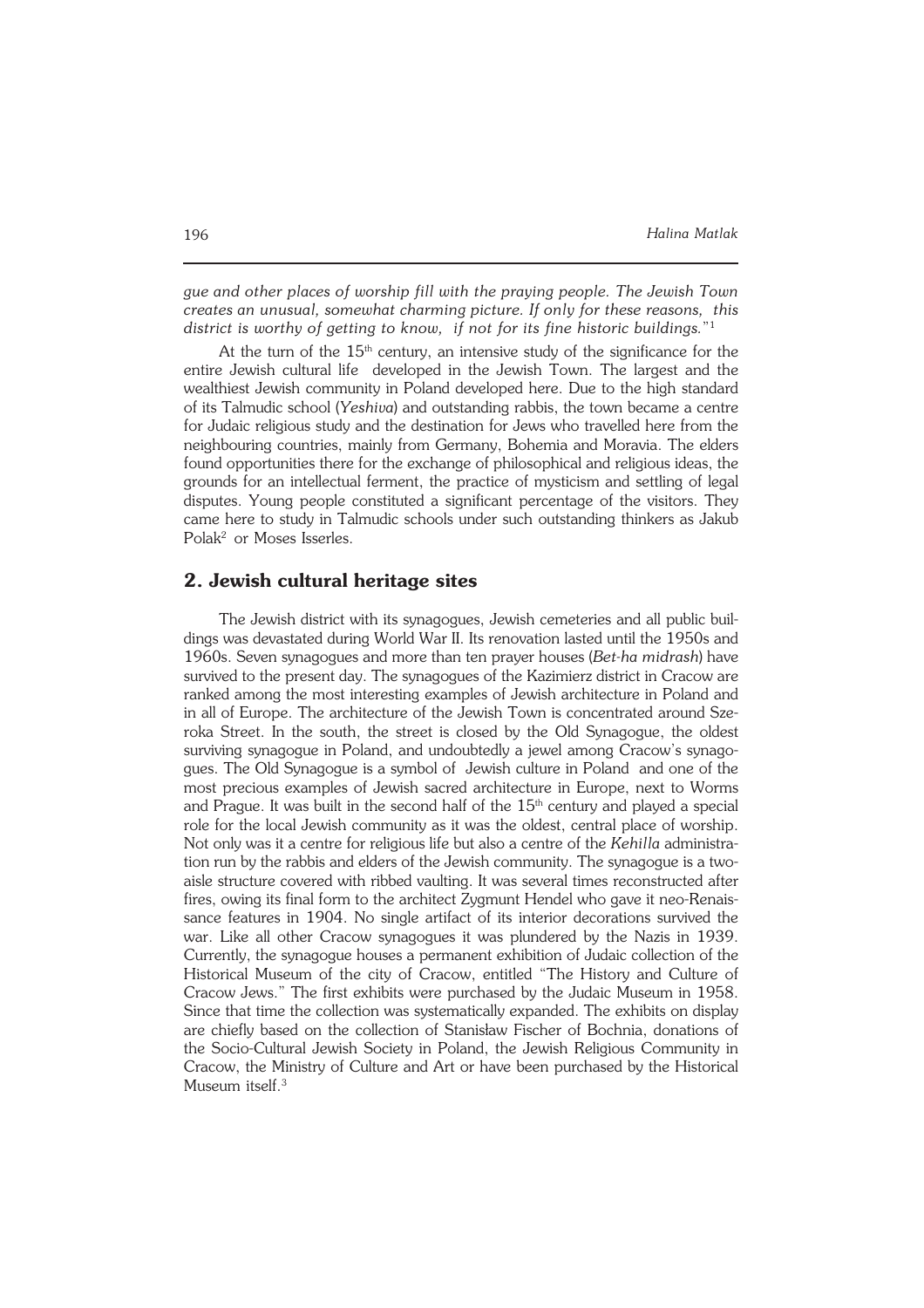

The Old Synagogue, 24 Szeroka Street (Photo by H.Matlak)

One can see here liturgical objects of artistic crafts, vessels and furnishings connected with Jewish festivals and rites, as well as paintings and prints on Jewish themes by Juliusz Kossak, Maurycy Gottlieb, Jacek Malczewski and other artists. In addition, there is a collection of paintings and photographs of the Jewish district in Kazimierz and documents connected with the martyrdom of Cracow Jews during the Nazi occupation. The museum collection also includes a library of about 2,500 prints and manuscripts devoted to Jewish issues. The collection of the Judaic Mu− seum in Cracow is among the largest such collections in Poland (next to the collection of the National Museum in Warsaw and the Jewish History Institute in War− saw. $)^4$ 

Two other synagogues – Remu'h and Popper's are also situated on Szeroka Street. Remu'h Synagogue is situated in an interior corner of the old Jewish ceme− tery bearing the same name and was built in 1553. It is a building with thick, buttressed walls. It was founded by Israel ben Joseph, the father of Moses Isserles mentioned above. As far as one can judge from its small size (prayer room 9x12 m) , originally it was a private synagogue. Reconstructed after a fire in 1557, it was later remodelled several times. A women's prayer room connected to the main room with rectangular−based arcades was built on the synagogue's western side. More light was then let into the synagogue's interior, as two semi−circular windows were added on the east and west, and the walls in the main hall were made higher.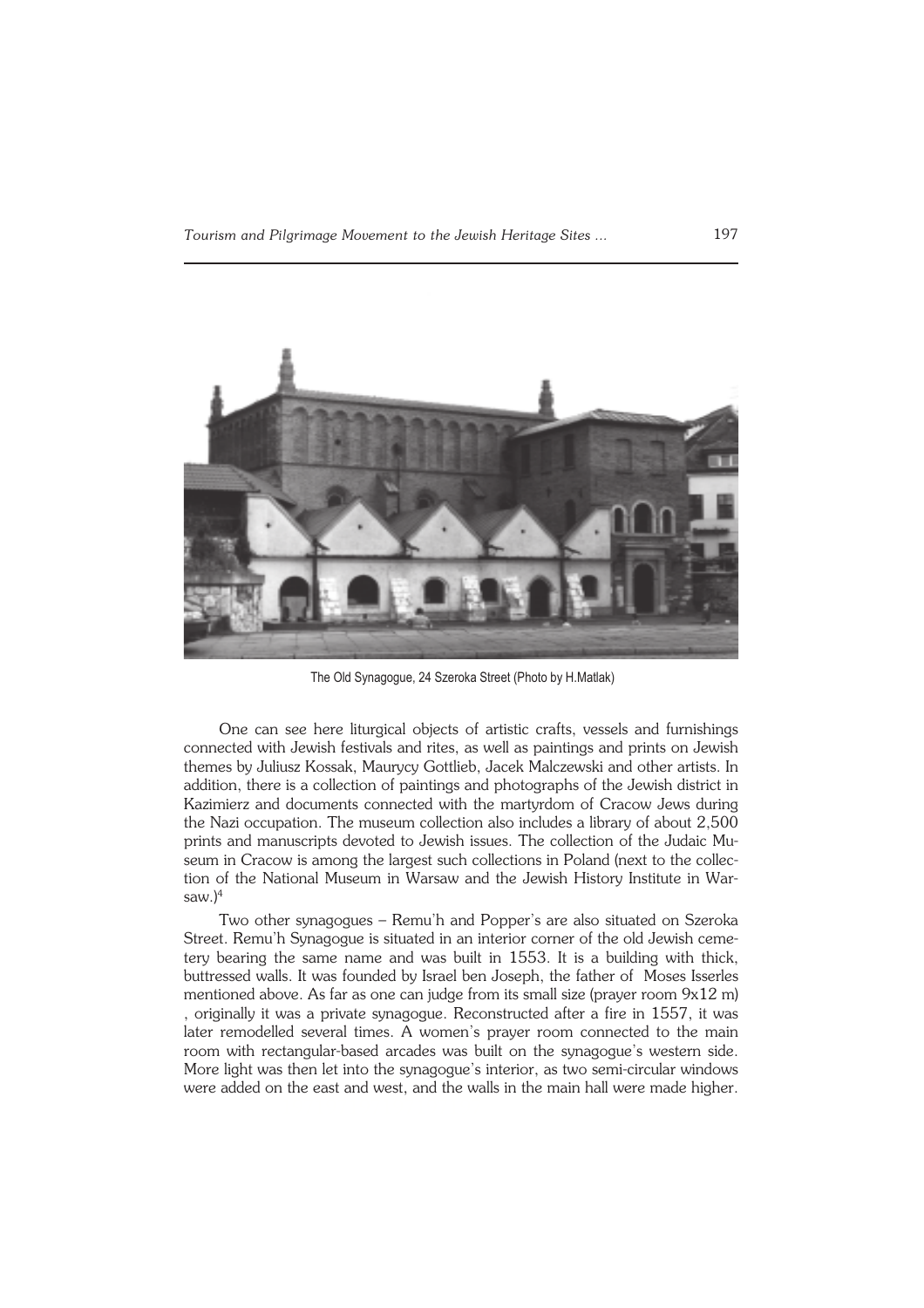

Gate in front of Remu'h Synagogue, 40 Szeroka Street (Photo by H.Matlak).



Gate in front of Wolf Popper's Synagogue, 16 Szeroka Street (Photo by H.Matlak).

The synagogue underwent a thorough renovation work from 1958−68, and as a result it got its current late−Renaissance interior appearance. On the eastern wall is *Aron−ha Kodesh*, crowned with a sto− ne portal and closed by two−winged door with open−work Art Nouveau ornaments. In the centre of the room is a rectangular bimah, fenced by a wrought−metal gra− ting, a reconstruction of the pre−war ori− ginal structure. The synagogue is still used for religious service.

Popper's Synagogue founded in 1620, is separated from Szeroka Street by a courtyard hidden behind a wall with three gates of typical design. The synago− gue bears its name after its founder Wolf Popper (Stork), a wealthy merchant and banker, who also funded its rich interior furnishings. It is a one−aisle structure with barrel vaulting. The renovation work car− ried out after the war deprived the syna− gogue of its sacred character. Since 1965, the building is used by the House of Cultu− re.

The High Synagogue (38 Józefa Street) was built from 1556−1563 as a two−storey, massive building with a pray− er room on the upper floor. From its ori− ginal furnishing only the late−Renaissan− ce Aron ha−Kodesh and fragments of wall paintings with Hebrew texts of psalms have survived. During the conservation and building work which was carried out after the war, the roof of the synagogue was completely rebuilt, from the original− ly ridged roof into a gable roof. The sy− nagogue interior has been adopted to its function as the Art Conservation Workshop.

The Isaac's Synagogue at 18 Kupa Street which was built from 1638−1644 was founded by Izaak (Isaac) Jakubowicz.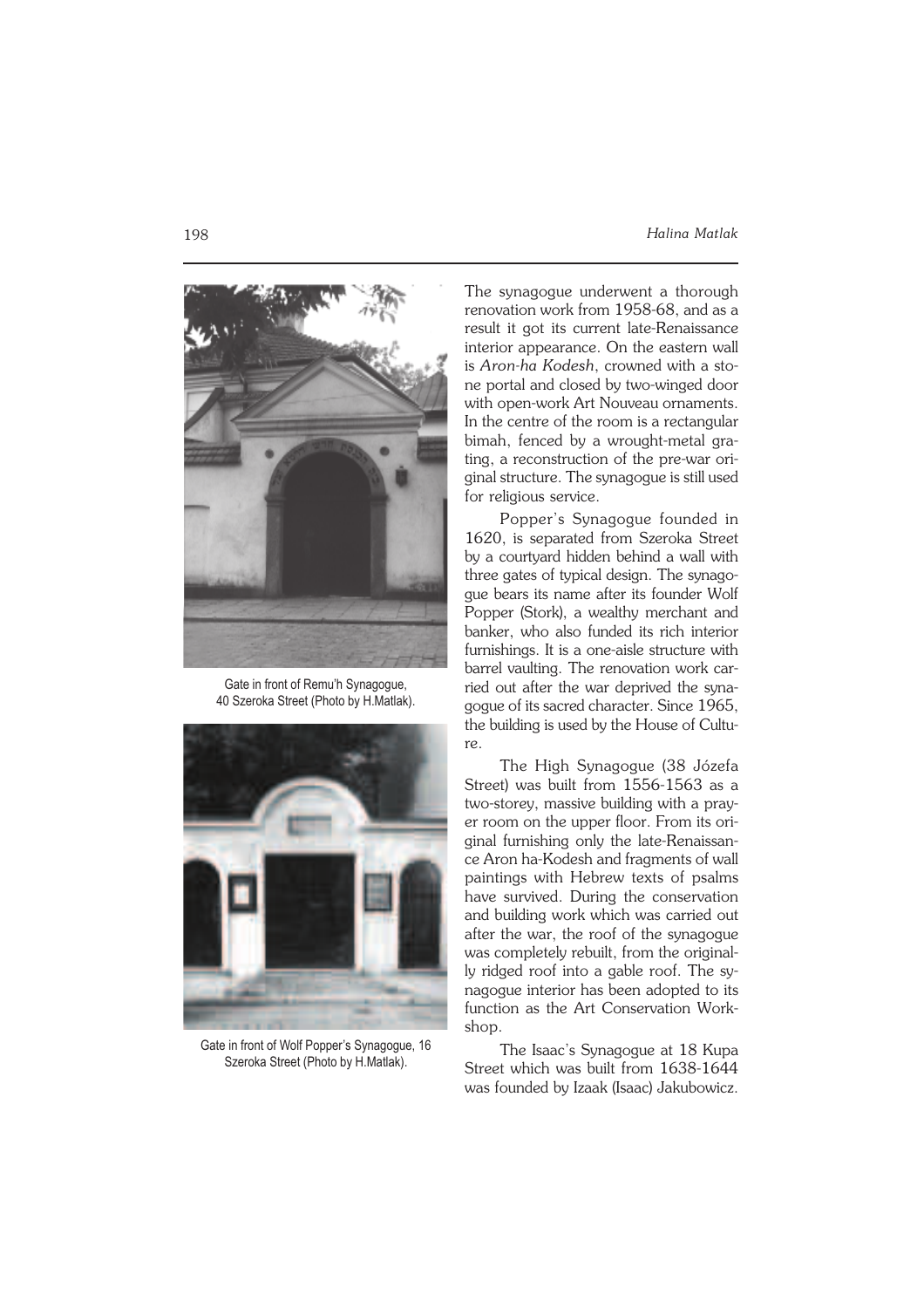It is an oriented structure on a rectangular plan (16x28 m), one−aisle four−bay and barrel vaulting. On eastern side, over a vestibule is the entrance to the women's gallery. Columns separate this room from the main hall. The early−Baroque Aron ha−Kodesh with two Tucson columns is noteworthy. The interior is adorned by stucco work and remnants of polychromy. After comprehensive renovation which was begun in 1990, the synagogue has been made available to visitors.

The Kupa Synagogue at 8 Warszauera Street was built in 1608 on Kehilla's foundation. It is a small structure built on a rectangular plan, covered with saddle roof. The main room has women's galleries on three sides. Wall paintings depicting sites known from the Bible and the signs of the Zodiac have survived in the main room.

The Tempel Synagogue at 24 Miodowa Street was built from 1860−62 on the initiative of the Association of Progressive Israelites. Its architecture and interior decoration differs from other Cracow's synagogues. It is an extensive, detached structure built on a rectangular plan, with the interior partitioned into three aisles by ranges of pillars supporting the women's gallery. The synagogue has a Neo−Rena− issance fasade with arcaded friezes and bipartite, arcaded windows. Inside, a stone *Aron−ha−Kodesh* was preserved, also in the neo−Renaissance style. The synago− gue's rich interior alludes to the Moorish style. Fine stained glass windows were



Ritual Bath *(mikveh)*, 6 Szeroka Street (Photo by H.Matlak).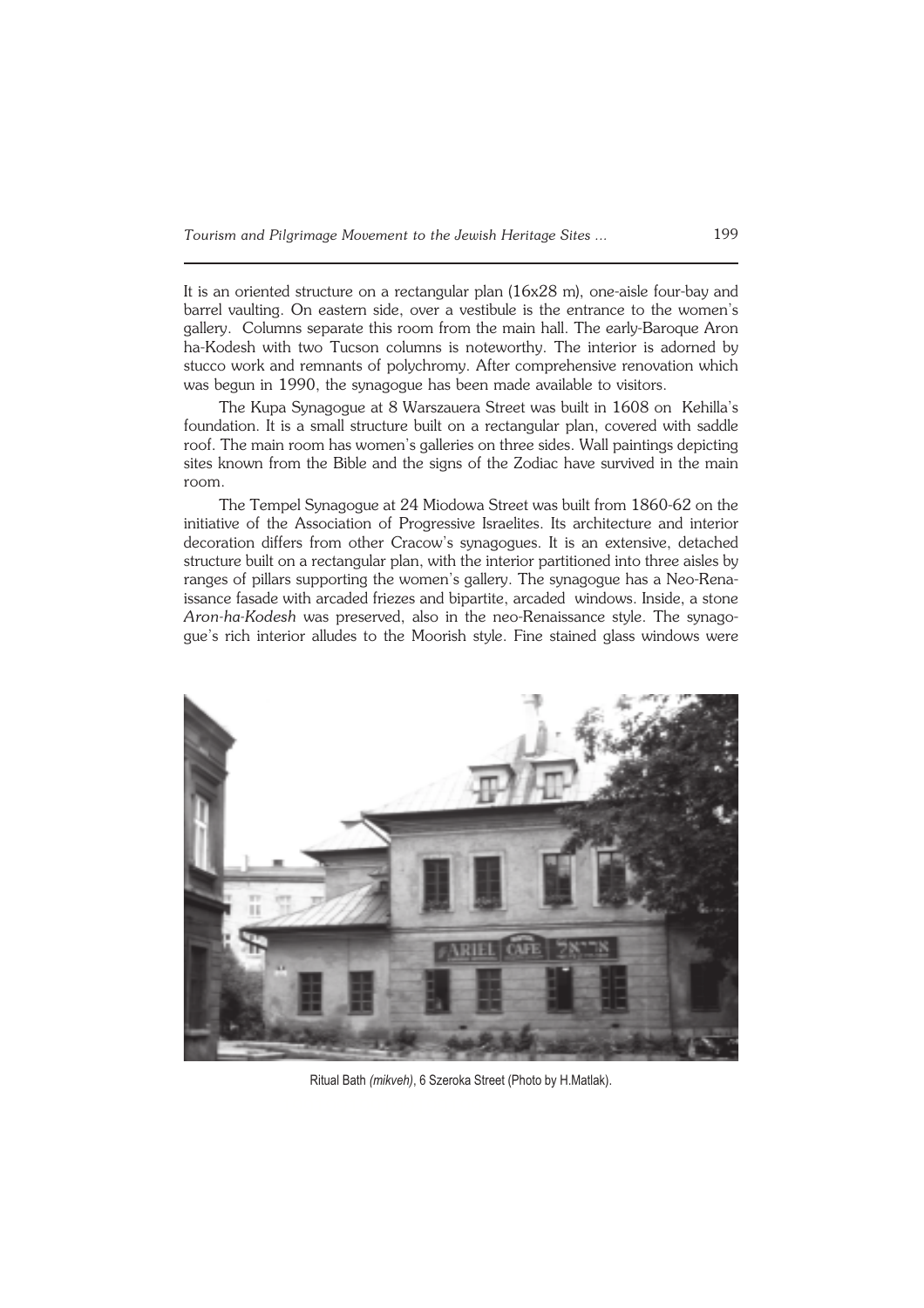funded by the members of the Jewish Community. The Tempel Synagogue still performs its religious function.

In addition to the above−mentioned historic buildings in Kazimierz, there are also former prayer houses (*bet ha−midrash*), a ritual bath house (*mikveh)* and old Jewish cemeteries. The Remu'h cemetery is one of the oldest Jewish cemeteries in Europe. The first tombstones date from 1552.

## **3. Tourism and pilgrimage movement**

The typical tourist visits took place at a larger scale no earlier than the period between the two world wars. The first tourist guides to the Jewish heritage sites of Kazimierz were also published at that time. The authors, M.Bałaban, O.Mahler and K.Estreicher, mention the places of interest for tourists – Szeroka Street, historic town walls, Jewish cemeteries and synagogues with a special stress on the Old Synagogue which was the only Jewish historic building mentioned in many tourist guides of Cracow from that time. For its representational function, it was the most frequently visited site within the Jewish town.

In 1923, the Kazimierz Kehilla arranged a museum exhibition in an annex over the vestibule of the Old Synagogue. The exhibits on display included unique Torah curtains (*parokhets*), Jewish artistic goldwork and liturgical objects from the synagogue's treasury and private collections. Wedding ceremonies were held in the courtyard of the Old Synagogues. Government decrees were announced from the *bimah*, as well as prayers which were said during natural disasters and anathema's cast on those citizens who did not abide by the local laws. Tadeusz Kościuszko, the leader of the Insurrection of 1794 also had a speech from the *bimah*, calling for Jews to support of the uprising. Rabbi Beer Meisels (1798−1970) who supported the revolution of 1846 and was actively involved in the Spring of the Nations, gave his patriotic speeches at the *bimah.*<sup>5</sup>

Due to increasing interest in the history and historic monuments of architectu− re in the 19<sup>th</sup> century, more and more people from outside the Jewish residents of Kazimierz began to visit the Synagogue. Among them were art historians, such as S. Tomkiewicz and W. Łuszczkiewicz, and outstanding personages of the public life. In 1887, Archduke Rudolph with his wife Stephanie visited the synagogue. In 1927, President of the Republic of Poland Ignacy Mościcki was hosted there by the repre− sentatives of the Jewish Community with all the honors due to the head of the State.<sup>6</sup>

Jewish Kazimierz was also visited for religious reasons. During the period between the two world wars, pilgrimages to the Remu'h Cemeteries were especially popular. In Judaism, pilgrimages to graves of holy men were not very popular. This custom appeared with the development of Hasidism and Kabbala. Pilgrims began to travel to the burial places of tzadiks and other persons who enjoyed the recogni− tion of religious Jews, as it was believed that the souls of these deceased persons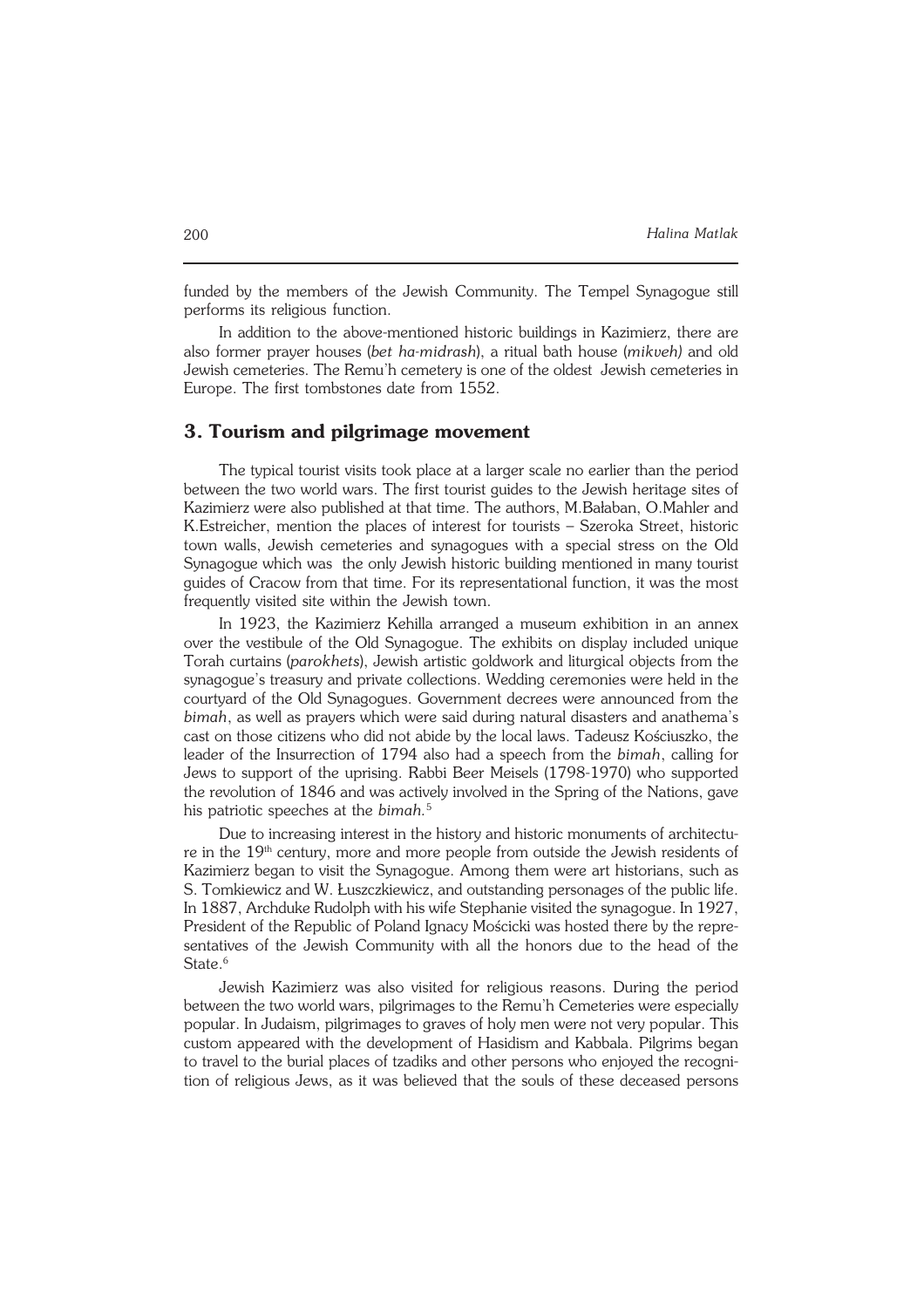will immediately transfer the prayers to God.<sup>7</sup> The main destination of pilgrimages to the Remu'h Cemetery was the grave of Moses Isserles (Remu'h, 1520−1572.) He was an outstanding personality of his time and for his versatile knowledge and broad area of interest he was believed to be a man of the Renaissance. He knew how to reconcile the religious ritual with indebth philosophical study. His works served as interpretation of precedence law and a moral code which was binding for every religious Jew. To this day, Remu'h is recognized as a wise man and a spiritual master by Ashkenasic Jews.<sup>8</sup> The inscription on his grave testifies of a great respect for him by his contemporaries and goes like this *"From Moses [the prophet] to Moses [Isserles] there was no man like Moses."*

The grave of Remu'h became a place of worship from the very beginning. During the period between the two world wars, Majer Bałaban referred to this fact in these words " *the greatest crowds gather in "the town" on the day of the half− holiday Lag b'Omer,<sup>9</sup> as thousands or perhaps dozens of thousands religious Jews come here from all parts of the Republic of Poland to pray at the grave of the great Remu'h, whose anniversary*

*of death falls on that half−holiday*."<sup>10</sup>

Currently, there are various reasons of visits to Kazimierz but some general trends can be observed.

Definitely the greatest attractions of Kazimierz are the remnants of the old town which had been inhabited by Je− wish people. Basically, its original urban layout has been preserved, including the synagogues and cemeteries, as well as other community facilities and housing. These historical buildings are of interest for all tourists exploring Kazimierz, so− metimes can only be seen from outside and are not available to the visitors.

A periodical event which has been held here since 1988, originally every se− cond year, and since 1994 annually, is the Jewish Culture Festival which draws crowds of tourists from Poland and from abroad. The festival has been initiated and run by Krzysztof Gierat and Janusz Ma− kuch. Through its concerts, theatrical per− formances, art exhibitions, film showings and art. workshops, the festival is a pre− sentation of various aspects of Jewish



The grave of Moses Isserles on Remu'h Cemetery – the main destination of pilgrimages of Jews from all over the world (Photo by H.Matlak)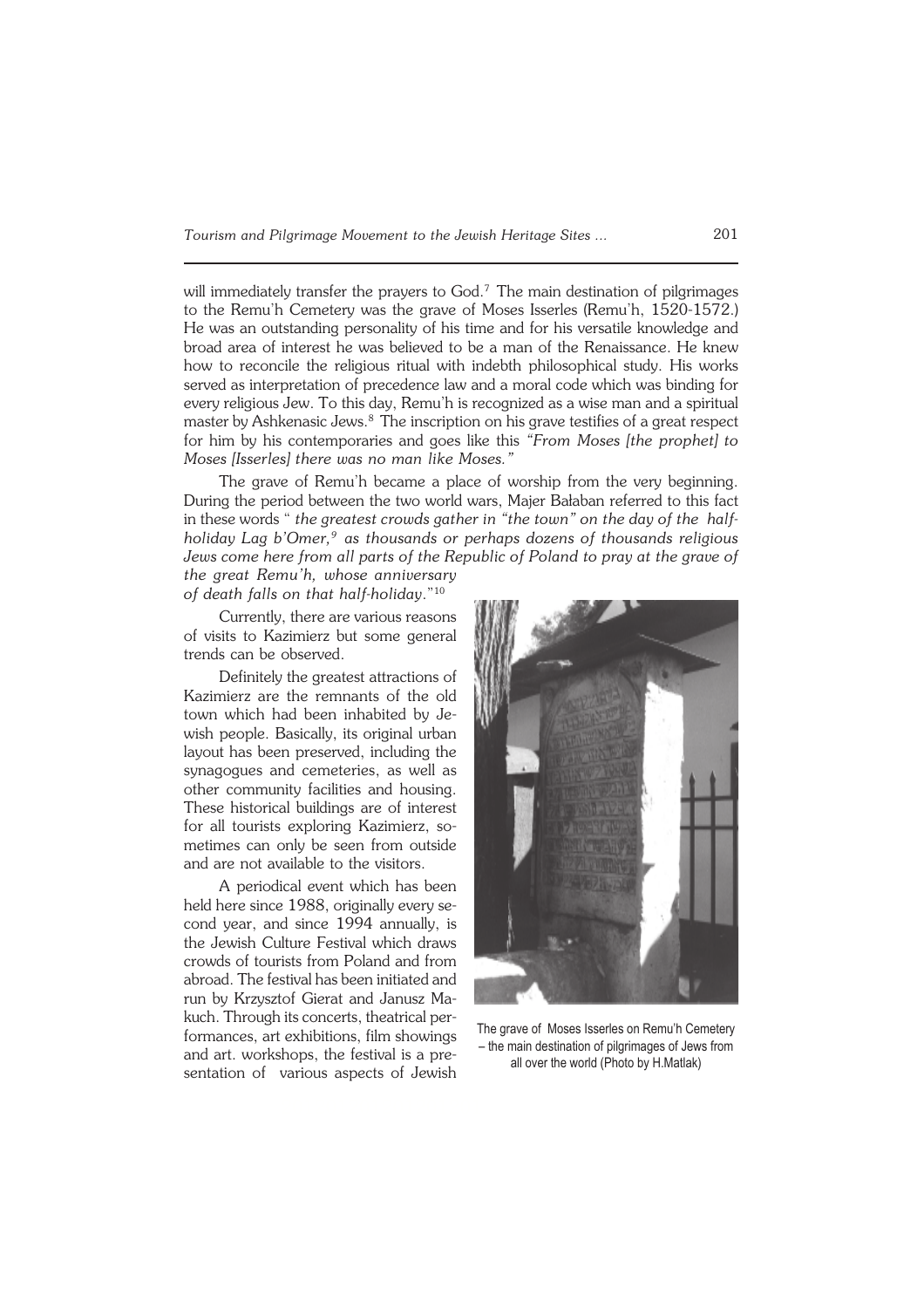culture. Every year, the most outstanding representatives of the Jewish culture and arts from Europe, the USA and Israel are invited to Cracow. The only festival of its kind in Europe attracts crowds of the public, and the Grand Finale outdoor concert gathers a few thousand people in the old center of the Jewish Town. About twenty thousand people participate in the festival events each year. Monuments of the district's heritage architecture offer interesting venues for most of the festival events.

Visits for religious purposes are not so important now as it was during the period between the two world wars but an increasing interest can be observed during the last couple of years. The grave of Moses Isserles is still a site of special respect and it is visited by tourists and pilgrims but only a small group comes here for purely religious purposes with the main goal to visit the grave of Remu'h. This group consists mostly from the Hasidim from whom the anniversary of the death of Moses Isserles is an occasion for a pilgrimage to his grave. As for the forms if the cult, nothing has changed since before the war. Little stones are still placed on the grave and letters with sprayers are placed in special boxes there. Religious Hasidim say *Kadish* (a prayer for the dead)<sup>11</sup> at the grave. On the anniversary of Isserles's death (April/May) a larger group of people appears in the Remu'h Synagogue. A slight increase in religious pilgrimages is also observed on Jewish holidays. Such visits are usually connected with visiting the graves of family and friends and with the significant events of the life of the community (funerals, Bar Mitzvahs<sup>12</sup> and wedding ceremonies $^{13}$ ).

Educational tours are usually taken by Jewish youth from Israel as special lessons of the nation's history. It should be added that these tours also contain a religious atmosphere. Kraków is on the itinerary of such tours and as such is visited by the vast majority of the participants. During their stay in Cracow, apart form visiting the city, the young people participate in religious ceremonies, lectures and seminars which are often held at the Tempel Synagogue which is opened especially for this purpose. They also meet the members of the Cracow chapter of the Righ− teous among Nations.<sup>14</sup>

Since 1992, on the anniversary of the outburst of the uprising in the Warsaw Ghetto (April) and international convention of the Jewish youth from all over the world, called the March of the Living is held in Poland. This event is attended by the participants from the USA, France, Israel, Belgium, Spain, Portugal, Uruguay, Gu− atemala, Greece, Canada and Mexico. The itinerary leads from Warsaw through Kazimierz Dolny, Majdanek, Lublin, Cracow, Oświęcim (Auschwitz), Brzezinka (Bir− kenau), Łódź and Treblinka, ending back in Warsaw. During their stay in Cracow, young people visit Kazimierz and the sites connected with Jewish history.

The Schindler's List's Trail may also be ranked highly among educational pro− jects. The world premiere of this film was held in Cracow on March 2, 1994. The sites which were shown in the movie provoked enormous interest immediately after the premiere. It was the inspiration for the creation of the "Schindler's List Trail" including these sites. It is worthy to note that the trail is in fact a pretext to show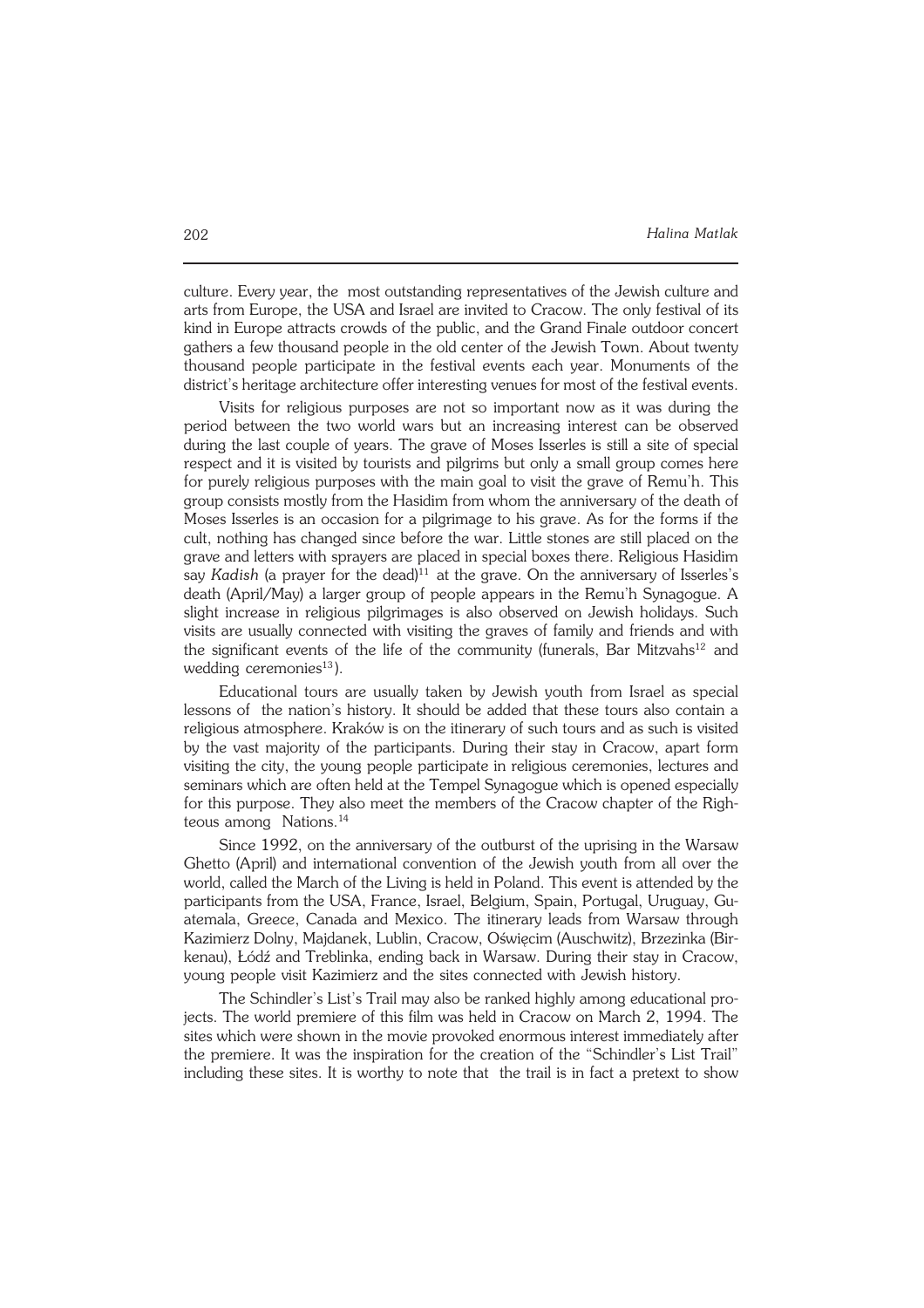the sites of the actual events which took place in Cracow during World War II. This initiative, as the organizers say has an educational character – its aim is to present all the sites connected with the annihilation of the Jews in Cracow during the Nazi occupation. The trail begins on Szeroka Street and leads along Ciemna and Józefa Streets to Wolnica Square, continues Trynitarska and Krakowska Streets. After crossing the Kościuszko Bridge, the next stops on the route are Lasota Hill, Józe− fińska Street, Zgody Square (The Eagle Pharmacy). Lipowa Street (Oskar Schin− dler's factory) and the Liban Quarry at the foot of Krakus Mound. The trial ends in the former Płaszów concentration camp. Spielberg's film certainly contributed to the increase of interest in Cracow and Kazimierz. Since March 1994, several do− zens of thousands people have participated in the Schindler's List Tour. The largest was the group of tourists from the USA, then Germans, Dutch, Israeli, British and French tourists.

The tourist movement in Kazimierz is difficult to assess for several reasons. The main reason is that no records of visitors are kept at the sites of interest which would permit to evaluate the numbers of tourists. The Old Synagogue is an excep− tion in this respect, as it can assess the numbers of visitors based on the numbers of tickets sold.

The data on the numbers of tourists visiting the Old Synagogue are believed to represent the figures for all of Jewish Kazimierz, as the museum is such a significant tourist attraction that practically no tourist visiting this part of the city can miss it.



Fig. 1. The numbers of visitors of the Judaic Museum in Cracow, 1990-1999.

*Source*: The report from the activities of the Old Synagogue Branch by years (manuscript).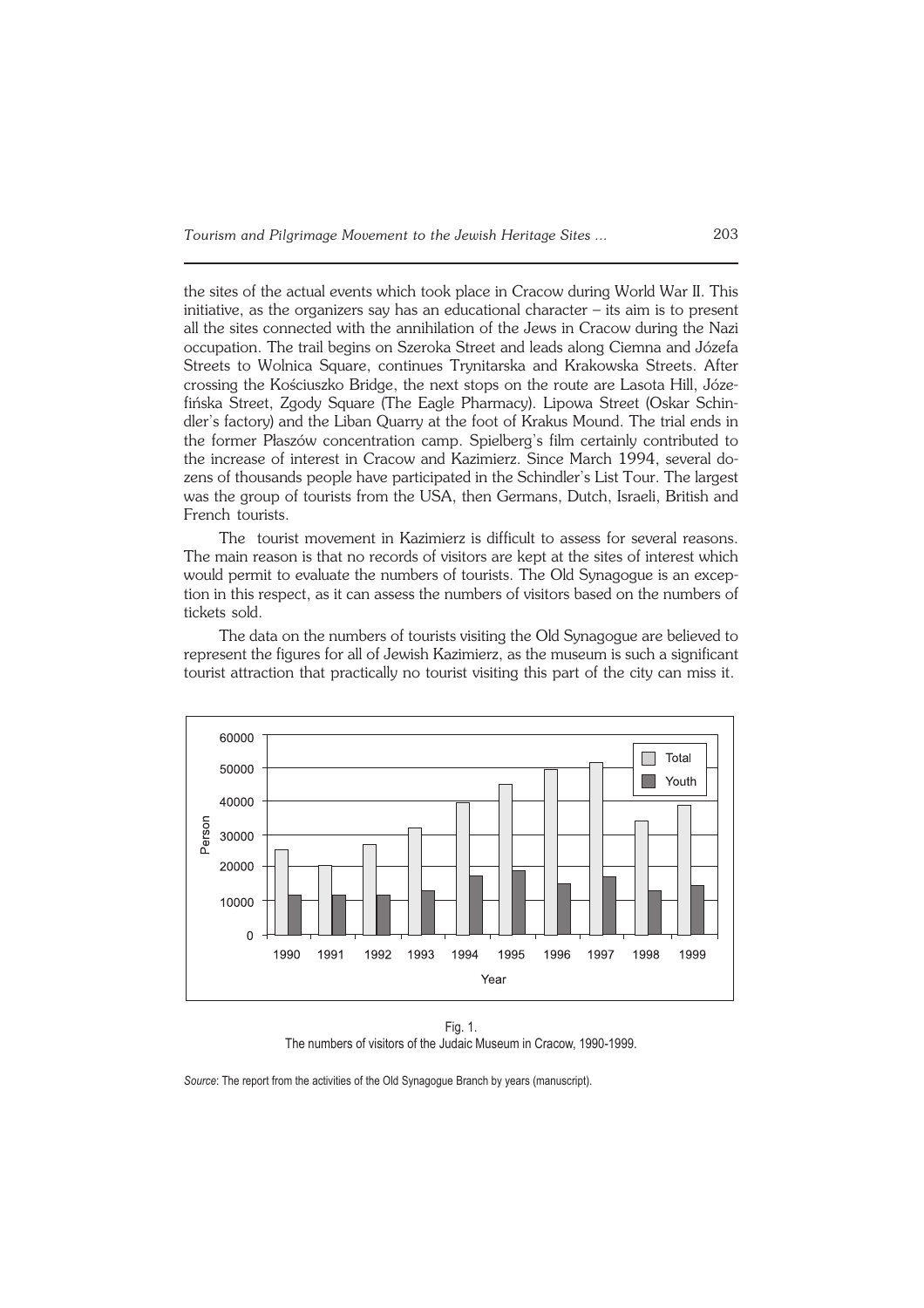Until 1980, 2,000 the museum was visited by approximately 2,000 people each year (the data from these years are estimations.) The breakthrough was the opening of the permanent exhibition "The History and Culture of the Cracow Jews" in 1980. Since that time, a increase from 4,995 in 1981 to 51,581 in 1997 could be observed. Quarterly trends can also be noticed. The lowest intensity of the tourist movement is observed in the  $1<sup>st</sup>$  quarter, with a relatively high share of young people. The peak of the tourist movement is noted in the  $2<sup>nd</sup>$  and  $3<sup>rd</sup>$  quarter (high season) with a decreasing share of young people. In the  $4<sup>th</sup>$  quarter, medium inten− sity of tourist movement is observed with the highest share of young people (off− season discounts.)

## **4. Conclusions**

From 1993-1994, the Kazimierz Revitalization Team developed the "Kazimierz Action Plan", a comprehensive study devoted to this part of the city. The final report contains a draft plan of the renovation and revitalization of Kazimierz. It envisages the preservation of the traditional character of the district with small shops, offices, craft workshops, antique shops etc. Tourism plays an important role in the Action Plan. Although a significant increase in tourism has been observed in Kazimierz in the recent years, it constitutes a small share with regard to all of the city. About 500,000 tourists from abroad visit Cracow each year, while only 10% of them visit Kazimierz. The Plan proposes a number of actions to increase the di− strict's tourist attractiveness. The development of a hotel basis is envisaged, compa− red to the existing small hotel facilities (up to 15 beds.) Two new hotels are planned after the adaptation of old buildings and two new high−standard tourist complexes. The renovation of and the finding of new uses for potentially attractive tourist facilities and residential houses whose sometimes poor condition affects the di− strict's aesthetics is also very important for tourism. A tourist tram in Kazimierz is also proposed to be put in operation, and the opening of a tourist information center.

 The Jewish Town, despite its centuries' long isolation, is now part of Kazi− mierz. Its special character enhances the district's attractiveness for tourists and is a significant element of the diversity of Cracow's tourism offer. Tourism shows a high growth dynamic. To a large extent it is uncontrolled and requires further studies. Kazimierz, which for centuries remained in the shadow of Cracow faces the oppor− tunity to become the second most popular tourist center of the city.

#### **References:**

<sup>1</sup> K. Estreicher, *Kraków, przewodnik dla zwiedzających miasto i jego okolice* [Cra− cow, a Guie to the City and Environs]*,* Cracow, 1938, p. 262.

<sup>2</sup> Jakub Polak – the initiator and Rector of the first talmudic school in Poland. In 1503 he was appointed chief rabbi of the Polish Jews.